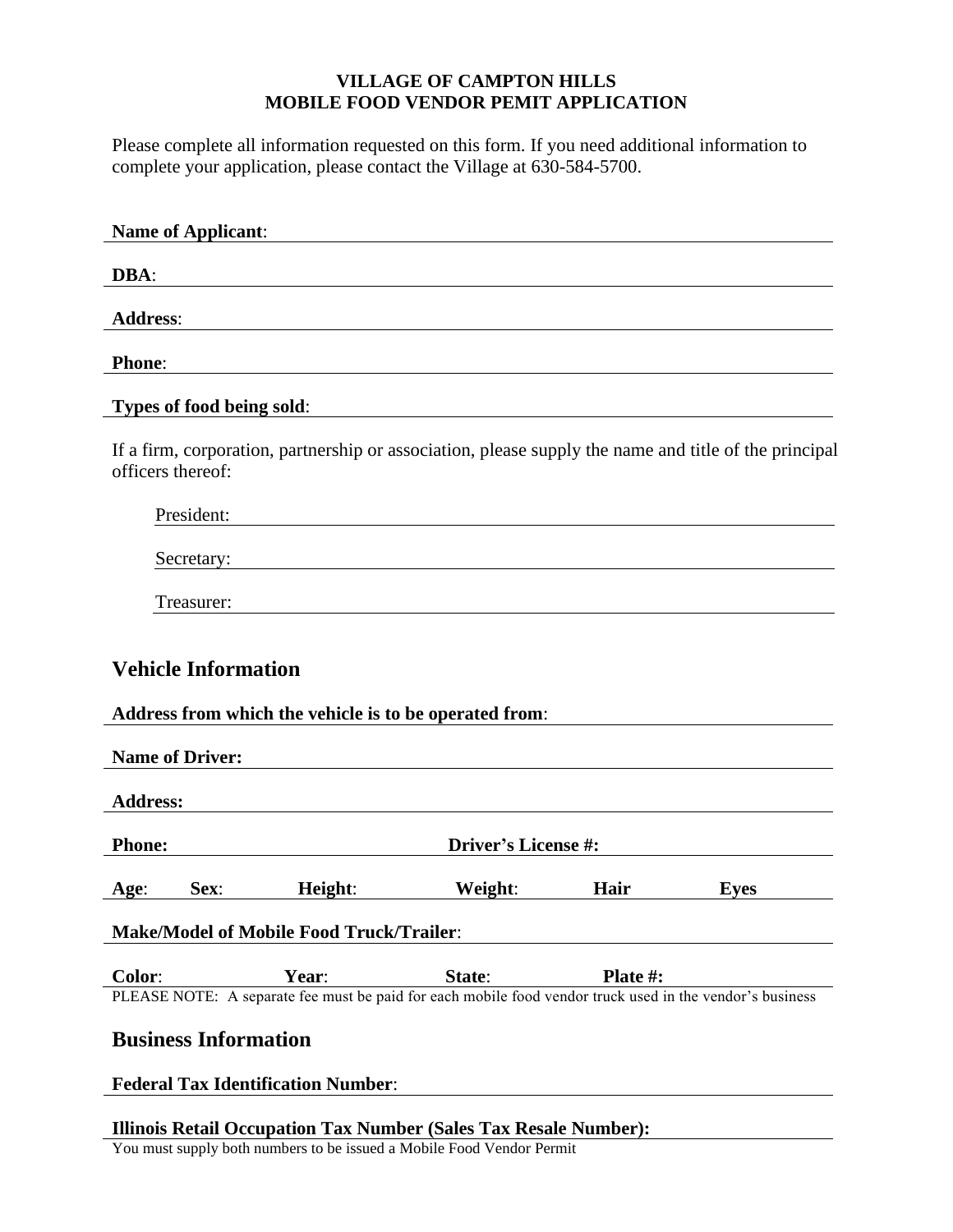# **LICENSE REQUESTED:**

| Fee Due upon Application:                                                                                                                                               | $\boxtimes$ \$75.00 one year |                               |
|-------------------------------------------------------------------------------------------------------------------------------------------------------------------------|------------------------------|-------------------------------|
| Dates Mobile Food Truck will be out:                                                                                                                                    |                              |                               |
| <b>Location of Mobile Food Truck:</b>                                                                                                                                   |                              |                               |
|                                                                                                                                                                         |                              |                               |
| <b>Time of Day:</b>                                                                                                                                                     |                              |                               |
| In case of emergency: (List contacts in order of priority)                                                                                                              |                              |                               |
| Name:                                                                                                                                                                   |                              |                               |
| Phone:                                                                                                                                                                  |                              |                               |
|                                                                                                                                                                         |                              |                               |
| Name:                                                                                                                                                                   |                              |                               |
| Phone:<br><u> 1989 - Johann Stein, marwolaethau (b. 1989)</u>                                                                                                           |                              |                               |
| Name:                                                                                                                                                                   |                              |                               |
| <u> 1989 - Johann Barn, mars ann an t-Amhain Aonaichte ann an t-Aonaichte ann an t-Aonaichte ann an t-Aonaichte a</u>                                                   |                              |                               |
| Phone:                                                                                                                                                                  |                              |                               |
| Have you been issued a previous Mobile Food Vendor Permit?                                                                                                              |                              | Yes $\Box$ No $\Box$          |
|                                                                                                                                                                         |                              |                               |
| Has a previous permit ever been revoked by us?                                                                                                                          |                              | $Yes \mid \mid No \mid$       |
|                                                                                                                                                                         |                              |                               |
| Have you ever been convicted of a violation under the soliciting ordinances in this Village, or<br>any other municipality in violation of their soliciting regulations? |                              | $Yes$    <br>$\overline{N_0}$ |
|                                                                                                                                                                         |                              |                               |
|                                                                                                                                                                         |                              |                               |
|                                                                                                                                                                         |                              |                               |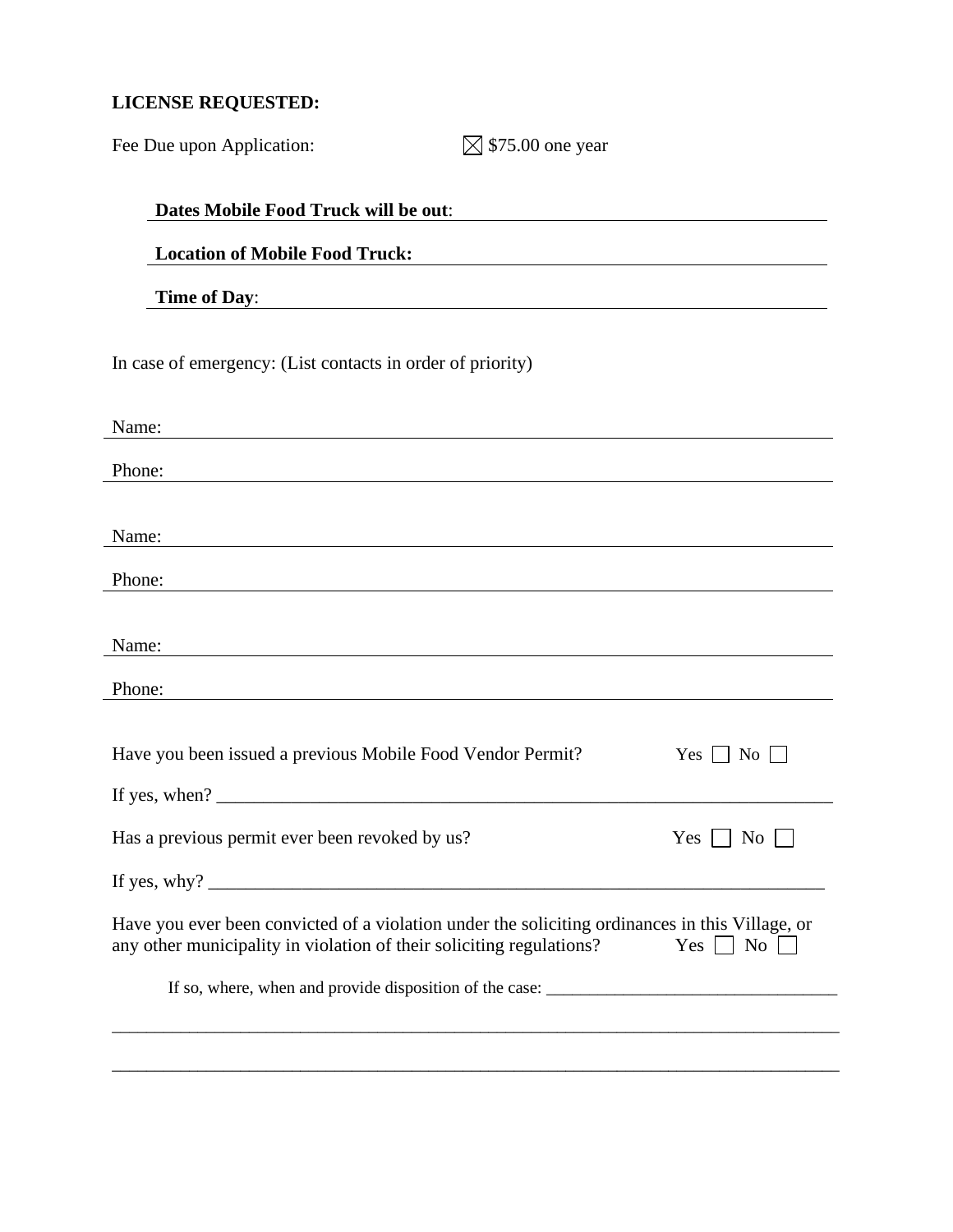| Have you ever been convicted of a felony in Illinois, or any other state, or Federal Law in the last five (5) |                      |
|---------------------------------------------------------------------------------------------------------------|----------------------|
| years?                                                                                                        | Yes $\Box$ No $\Box$ |

\_\_\_\_\_\_\_\_\_\_\_\_\_\_\_\_\_\_\_\_\_\_\_\_\_\_\_\_\_\_\_\_\_\_\_\_\_\_\_\_\_\_\_\_\_\_\_\_\_\_\_\_\_\_\_\_\_\_\_\_\_\_\_\_\_\_\_\_\_\_\_\_\_\_\_\_\_\_\_\_\_\_\_\_\_

\_\_\_\_\_\_\_\_\_\_\_\_\_\_\_\_\_\_\_\_\_\_\_\_\_\_\_\_\_\_\_\_\_\_\_\_\_\_\_\_\_\_\_\_\_\_\_\_\_\_\_\_\_\_\_\_\_\_\_\_\_\_\_\_\_\_\_\_\_\_\_\_\_\_\_\_\_\_\_\_\_\_\_\_\_

If so, please describe: \_\_\_\_\_\_\_\_\_\_\_\_\_\_\_\_\_\_\_\_\_\_\_\_\_\_\_\_\_\_\_\_\_\_\_\_\_\_\_\_\_\_\_\_\_\_\_\_\_\_\_\_\_\_\_\_\_\_\_\_

Has your company/organization ever been convicted of a felony in Illinois, or any other state, or Federal Law in the last five (5) years?  $\begin{array}{c} \n\text{Yes} \quad \text{No} \quad \text{S} \n\end{array}$ 

If so, please describe: \_\_\_\_\_\_\_\_\_\_\_\_\_\_\_\_\_\_\_\_\_\_\_\_\_\_\_\_\_\_\_\_\_\_\_\_\_\_\_\_\_\_\_\_\_\_\_\_\_\_\_\_\_\_\_\_\_\_\_\_

# CERTIFICATION AND OATH

\_\_\_\_\_\_\_\_\_\_\_\_\_\_\_\_\_\_\_\_\_\_\_\_\_\_\_\_\_\_\_\_\_\_\_\_\_\_\_\_\_\_\_\_\_\_\_\_\_\_\_\_\_\_\_\_\_\_\_\_\_\_\_\_\_\_\_\_\_\_\_\_\_\_\_\_\_\_\_\_\_\_\_\_\_

| 1.  | The undersigned has received, read and understands Title 4 chapter 2, of the Village code of the Village<br>of Campton Hills, entitled Peddlers, Solicitors and Mobile Food Vendors and agrees to abide by all<br>restrictions and conditions set forth in such code. |
|-----|-----------------------------------------------------------------------------------------------------------------------------------------------------------------------------------------------------------------------------------------------------------------------|
| П.  | The undersigned applicant has read this completed application and knows the contents thereof and swears<br>that the same is true to applicant's knowledge.                                                                                                            |
| Ш.  | The undersigned applicant grants permission to the Village of Campton Hills to administer a background<br>check.                                                                                                                                                      |
| IV. | The undersigned will use this license in no Village other than the one for which it is granted, that I will<br>not allow any other person to use it in the undersigned's name.                                                                                        |

| $\sim$<br>ົ |  |
|-------------|--|
|             |  |

Name: \_\_\_\_\_\_\_\_\_\_\_\_\_\_\_\_\_\_\_\_\_\_\_\_\_\_\_\_\_\_\_\_\_\_\_ Title \_\_\_\_\_\_\_\_\_\_\_\_\_\_\_\_\_\_\_\_\_\_\_\_\_\_\_\_\_\_\_

Type or Print

FOR OFFICE USE ONLY

| Date Application Received:                          |       | Received By:            |       |     |
|-----------------------------------------------------|-------|-------------------------|-------|-----|
| <b>Application Reviewed By:</b>                     |       |                         | Date: |     |
| Criminal History Check: Yes<br>$\overline{N_0}$     | Date: |                         |       | By: |
| Proof of Identification: Yes    <br>$No$            | Date: |                         |       | By: |
| Application Approved: Yes<br>$\overline{\text{No}}$ | Date: |                         |       | By: |
| If no, reason:                                      |       |                         |       |     |
| Permit#:                                            |       | Permit Issued By:       |       |     |
| Date:                                               |       | <b>Expiration Date:</b> |       |     |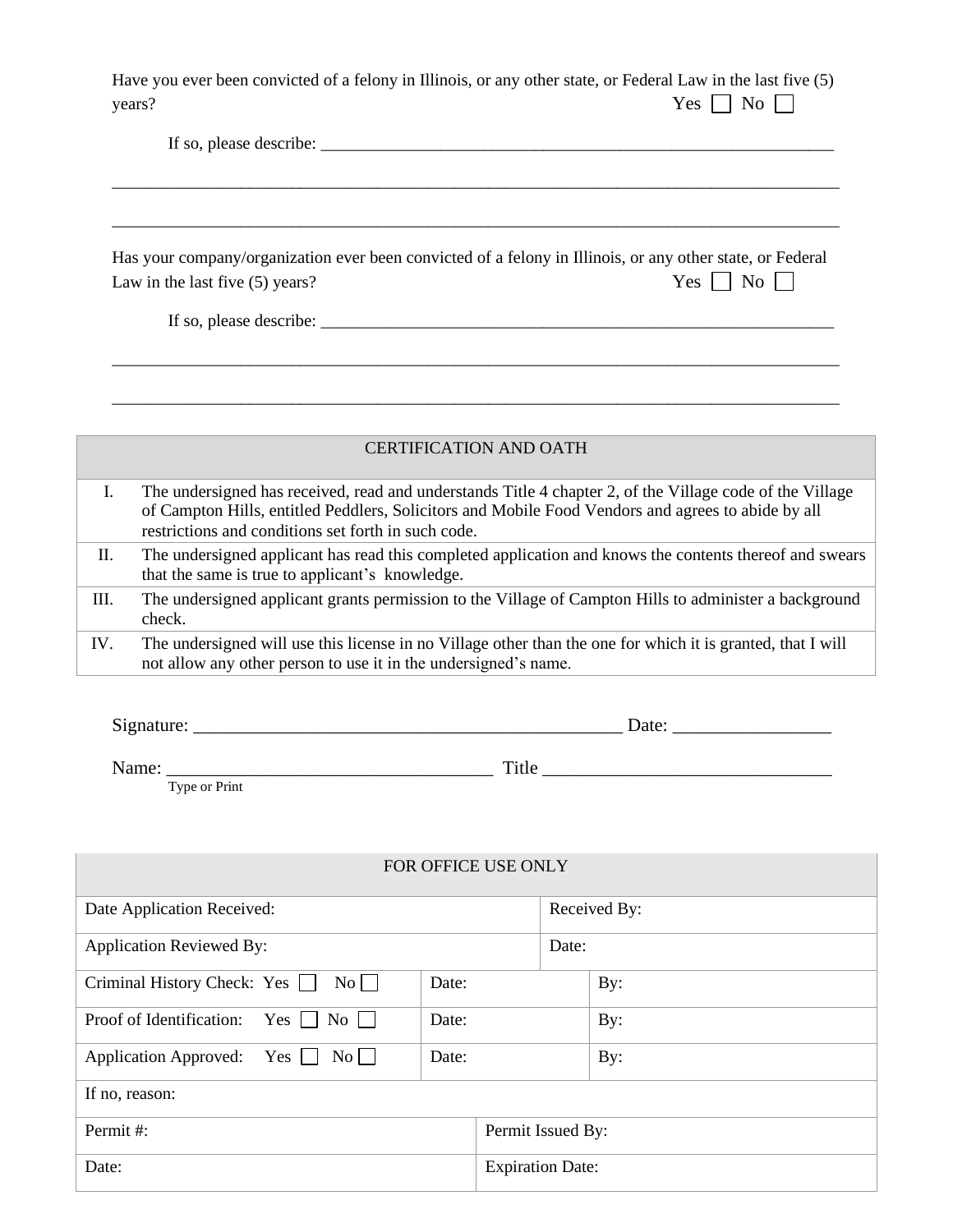# **Mobile Food Vendor Checklist**

- o Copy of current Health Department Certificate
- o State of Illinois Sales Tax Number (xxxx xxxx)
- o Federal Taxpayer Identification Number (T.I.N.)
- o Copy of Driver's License
- o Certificate of Insurance
- o Vehicle Registration Form
- o Please sign and date the Background Release Form
- o Cash or checks are accepted forms of payment

All the above needs to be submitted with the completed permit application and sent to:

> Village of Campton Hills 40W270 LaFox Road, Ste b Campton Hills, IL 60175 630-584-5700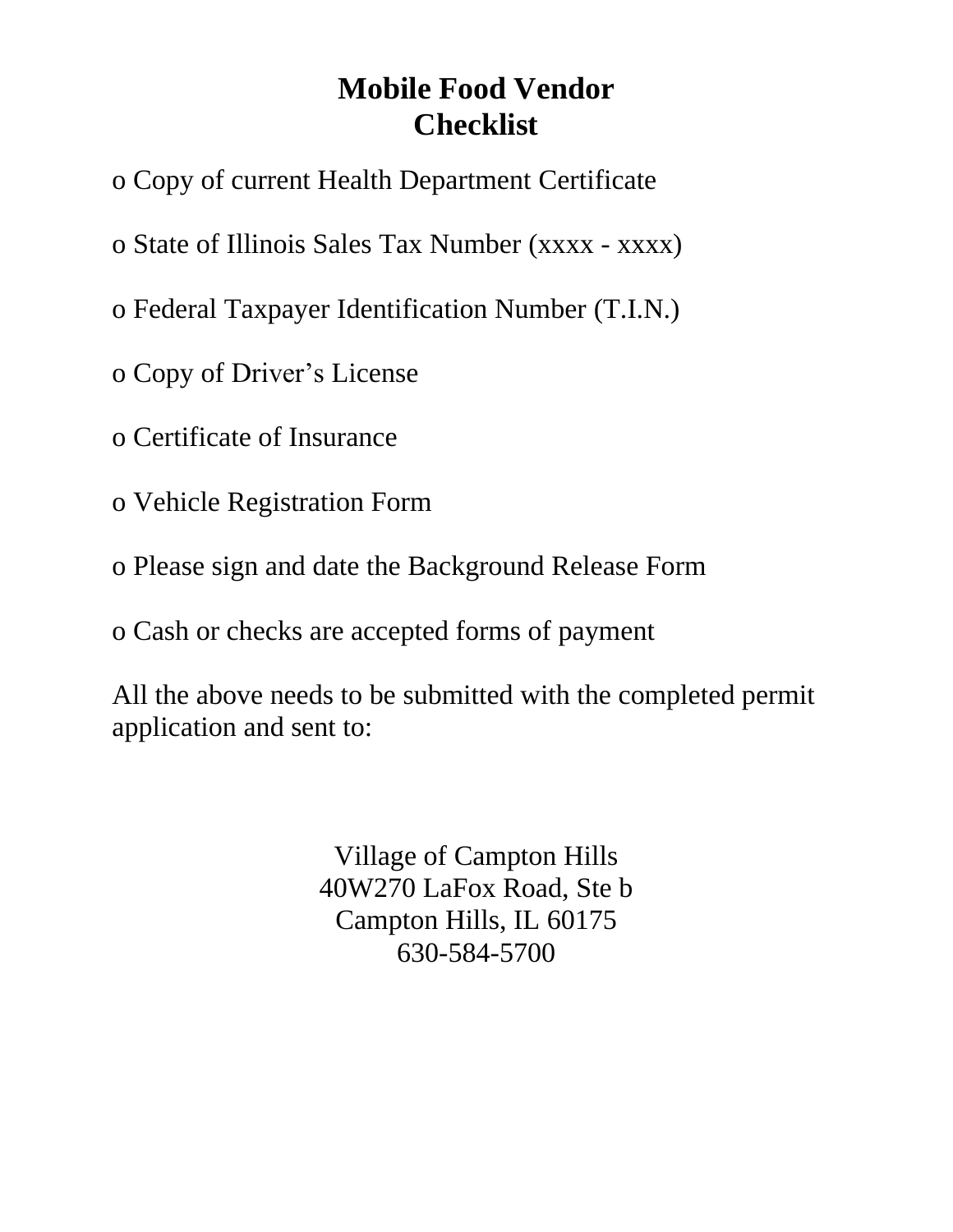# **Chapter 2**

### PEDDLERS, SOLICITORS AND MOBILE FOOD VENDORS

#### **4-2-1 DEFINITIONS:**

For the purposes of this chapter, the following words, as used herein, shall be construed to have the meanings ascribed to them in this section:

#### MOBILE FOOD VENDOR:

A self-contained food service operation, located in a readily movable motorized wheeled or towed vehicle, used to store, prepare, display or serve food intended for individual portion service.

#### PEDDLING:

Any one or more of the following activities:

- A. Selling or offering for sale, barter or exchange at retail any goods, wares, merchandise or services of any kind whatsoever by traveling from place to place along the streets of the village or from residence to residence therein, but shall not include solicitation or canvassing for future delivery.
- B. Itinerant vendor activities by any person who transports tangible personal property for retail sale within the village, where the person does not maintain in the state an established office, distribution house, sales house, warehouse, service center or residence from which such business is conducted; provided, however, this term shall not include any person who delivers tangible personal property within the village who is fulfilling an order for such property which was solicited or placed by mail or other means. It shall be prima facie evidence that a person is an "itinerant vendor" if the person does not transact business from a fixed location or if the person does not own or lease, for a term of at least six (6) months, the property from which business is conducted.
- C. Transient merchant activities by any person who is engaged temporarily in the retail sale of goods, wares or merchandise in the village and who, for the purpose of conducting such business, occupies any building, room, vehicle, structure of any kind, or vacant lot; provided, however, this term does not include any person selling goods, wares or merchandise which are raised, produced or manufactured by him; to any person selling vegetables, fruit or perishable farm products at an established village market; to any person operating a store or refreshment stand at a resort; or to any person operating a stand or booth on or adjacent to property owned by him or upon which he resides. It shall be prima facie evidence that a person is a "transient merchant" if the person does not transact business from a fixed location or if the person does not own, or lease for a term of at least six (6) months, the property from which business is conducted.

#### REGISTERED SOLICITOR AND REGISTERED PEDDLER:

Any person who has obtained a valid certificate of registration as herein provided, where such certificate is in the possession of, and on the person of, the one soliciting or peddling during all soliciting or peddling.

#### RESIDENCE:

Every separate living unit occupied for residential purposes by one or more persons, contained within any type of building or structure.

#### SOLICITING:

Any one or more of the following activities:

- A. Seeking to obtain orders for the purchase of goods, wares, merchandise, foodstuffs, insurance, subscriptions to books, magazines, periodicals, newspapers and every other type or kind of publication, or services of any kind, character or description whatsoever, for any kind of consideration whatsoever, all for future delivery.
- B. Seeking to obtain gifts or contributions of money, clothing or any other valuable thing for the support or benefit of any charitable or nonprofit association, organization, corporation, or project.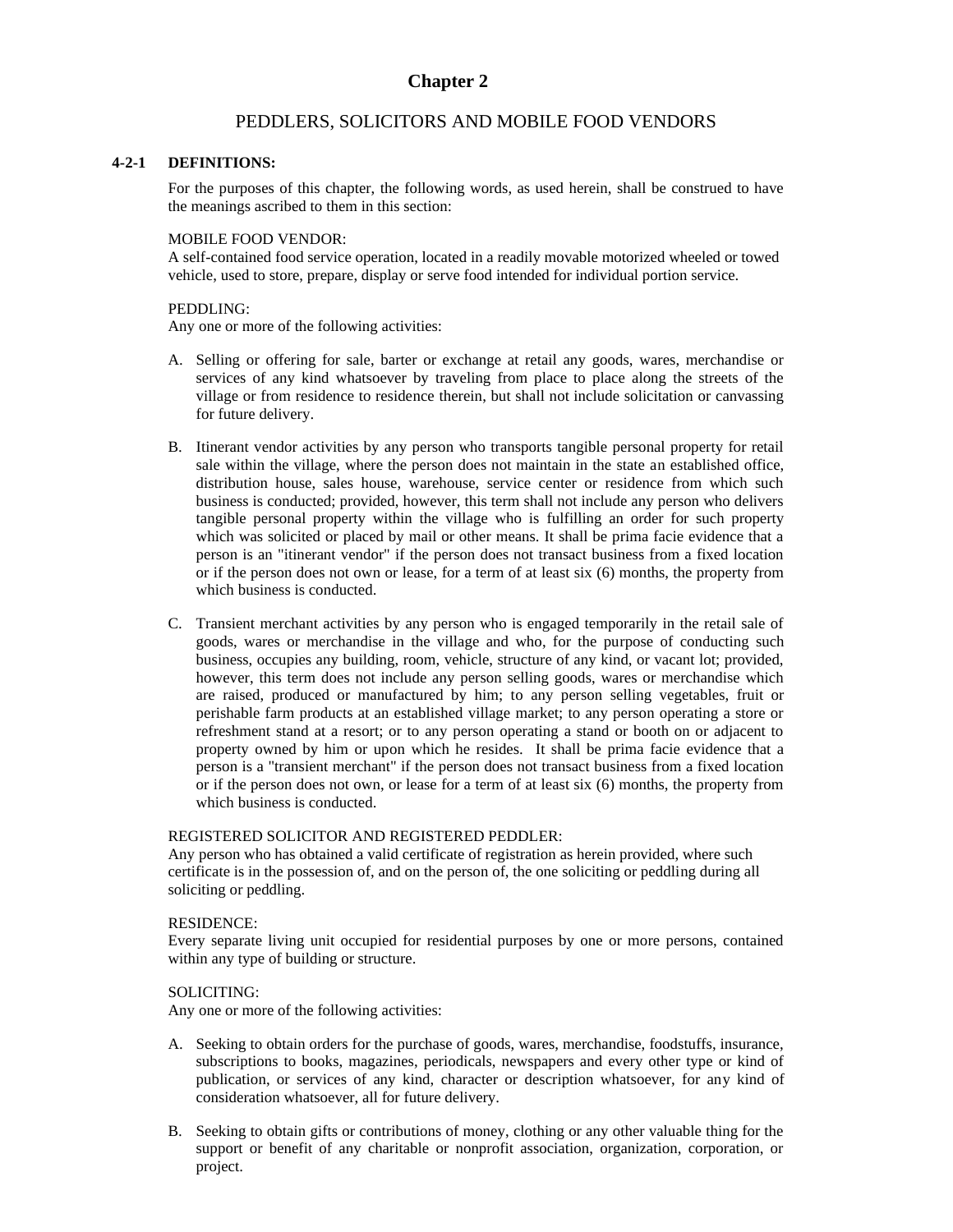#### **4-2-2: CERTIFICATE OF REGISTRATION:**

- A. Certificate Required: Prior to engaging in any "soliciting" or "peddling" activities in the village, as defined by this chapter, any person or entity, as the case may be, must first apply for and secure a certificate of registration as provided by this chapter for each person engaging in such activity.
- B. Ineligibility for Certificate: The following persons shall be ineligible for a certificate of registration, unless specifically approved by the board of trustees:
	- 1. any person who has been convicted of the commission of a felony under the laws of the state of Illinois or any other state or federal law of the United States within five (5) years of the date of the application; or
	- 2. any person who has been convicted of a violation of any of the provisions of this chapter; or
	- 3. any person whose certificate of registration issued hereunder has previously been revoked as herein provided.
- C. Application for Certificate:
	- 1. Form and Oath: Application for a certificate of registration shall be made by each individual and by each entity upon a form provided by and filed with the village clerk. The applicant shall state, under oath, such information requested on the application form as is required by the provisions of this chapter and such other relevant information as determined by the village clerk.
	- 2. Identification. An applicant for a certificate of registration must submit a valid drivers' license or state issued photo identification card with the application form, a copy of which will be attached to the certificate of registration.
	- 3. Pre-Approval Process. Anyone seeking to solicit for a charitable or nonprofit association or organization may apply for and obtain pre-approval by the board of trustees for all of the association or organization's soliciting activities within a calendar year by submitting a prior request to the village clerk, who will forward the request to the board of trustees for consideration. As part of the pre-approval process, the board of trustees has the authority to waive the applicable fees and other requirements of this chapter.
- D. Fees:
	- 1. Fees Established: Fees shall be paid at the time of filing the application, as follows:

| Duration of Certificate<br><b>Requested</b>  | Fee Per Person And, If<br><b>Applicable, Each Entity</b> |
|----------------------------------------------|----------------------------------------------------------|
| 1 day                                        | \$35.00                                                  |
| More than 1 day and not<br>more than 1 week  | 50.00                                                    |
| More than 1 week and not<br>more than 1 year | 75.00                                                    |

- E. Issuance or Denial of Certificate; Contents:
	- 1. Denial: The village president, after consideration of the application and all information obtained relative thereto, shall deny the application if the applicant does not possess the qualifications for such certificate as herein required. Endorsement shall be made by the village president upon the application of the denial of the application.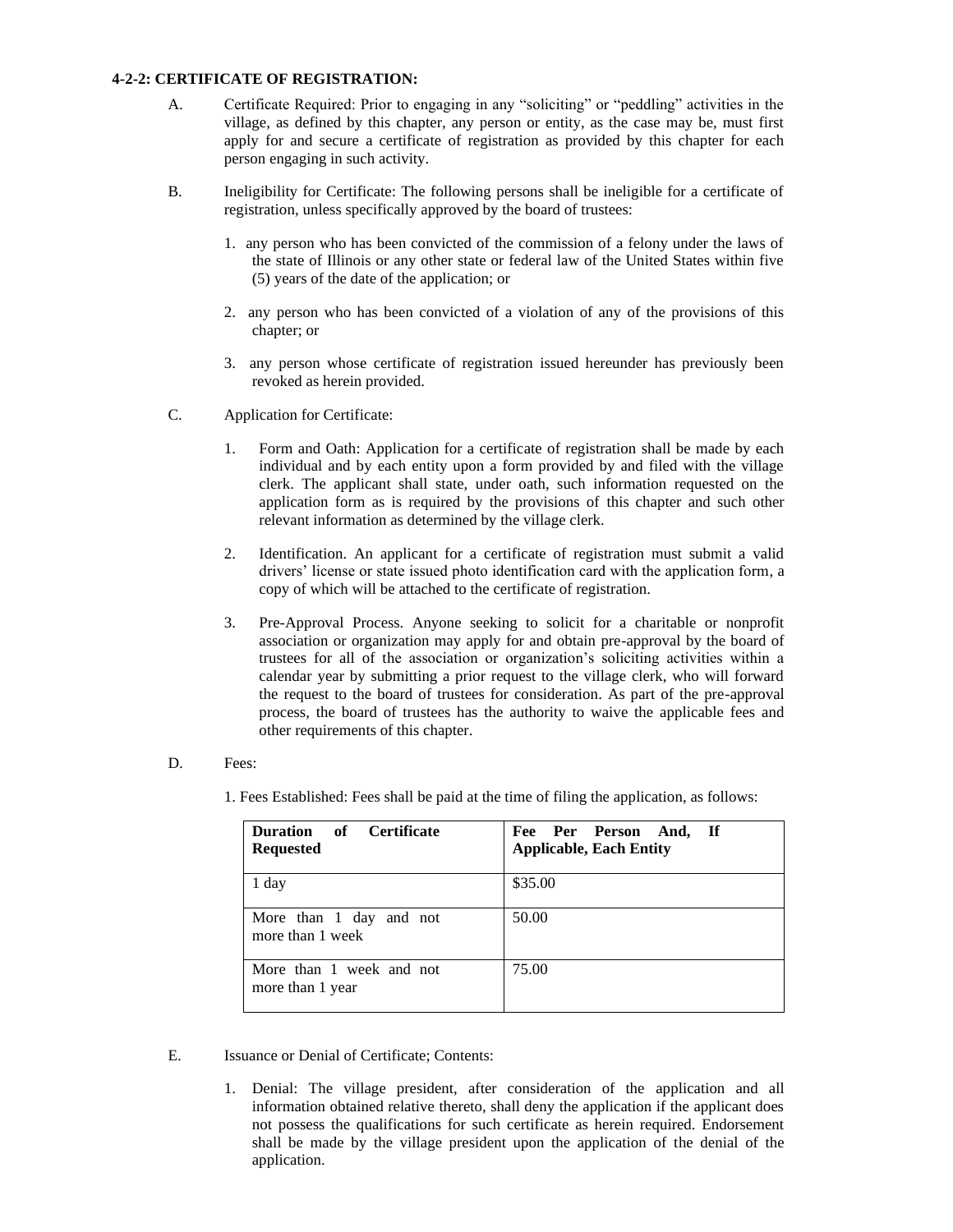- 2. Issuance: When the applicant is found to be fully qualified, the certificate of registration shall be issued by the village president or his designee.
- 3. Time Limit for Action: All applications shall be acted upon by the village president within twenty-one (21) days after receipt of a completed application.
- 4. Contents: Each certificate of registration shall state the expiration date thereof.
- F. Revocation of Certificate: Any certificate of registration issued hereunder may be revoked by the village president if the holder of the certificate is found by the village to be in violation of any of the provisions of this chapter, or has made a false material statement in the application, or otherwise becomes disqualified for the issuance of a certificate of registration under the terms of this chapter. Immediately upon such revocation, written notice thereof shall be given by the village president to the holder of the certificate in person or by certified U.S. mail addressed to his address set forth in the application. Immediately upon the giving of such notice of revocation, the certificate of registration shall become null and void; provided, however, that the certificate holder may request a post-revocation hearing before the board of trustees.
- G. Records Kept: The village clerk shall cause to be kept in his office an accurate record of every application received and acted upon, together with all other information and data pertaining thereto, and of all certificates of registration issued under the provisions of this chapter, and of the denial of applications. Applications for certificates shall be numbered in consecutive order as filed, and every certificate issued, and any renewal thereof, shall be identified with the duplicate number of the application upon which it was issued.

#### **4-2-3: NOTICE REGULATING PEDDLERS AND SOLICITORS:**

A. Notice Requirements: The owner or occupant of any residence who desires to forbid trespasses by solicitors, or peddlers or unlicensed solicitors and peddlers, may attach or exhibit upon or near the main front door, and the main rear or side door (if any, and if to be protected), a card or plaque stating such of the following as may be appropriate, in letters at least one-third inch (1/3") in height:

SOLICITORS AND PEDDLERS NOT INVITED (or the word "PROHIBITED" may be substituted for "NOT INVITED")

or

#### SOLICITORS AND PEDDLERS NOT INVITED UNLESS REGISTERED WITH THE VILLAGE

B. Notice Provided by Village: For the convenience of residents of the village and for purposes of uniformity, cards or plaques containing the foregoing legend shall be made available by the village. The form of card or plaque provided in this section shall not be deemed to be an exclusive form of notice. Such card or plaque so exhibited shall constitute sufficient notice to any solicitor of the determination by the occupant of the residence of the information contained thereon.

#### **4-2-4: DUTIES OF SOLICITORS AND PEDDLERS:**

- A. It shall be unlawful for any person to enter upon any property of another in the village after receiving, immediately prior to such entry, notice from the owner or occupant that such entry is forbidden, or to remain upon the property of another after receiving notice from the owner or occupant to depart.
- B. A person shall be deemed to have received notice from the owner or occupant within the meaning of this chapter if he has been notified personally, either orally or in writing, or if a printed or written notice forbidding such entry has been conspicuously posted at the main entrance to said property or the forbidden part thereof.
- C. Any solicitor who has gained entrance to any residence, whether invited or not, shall immediately and peacefully depart from the premises when requested to do so by the occupant.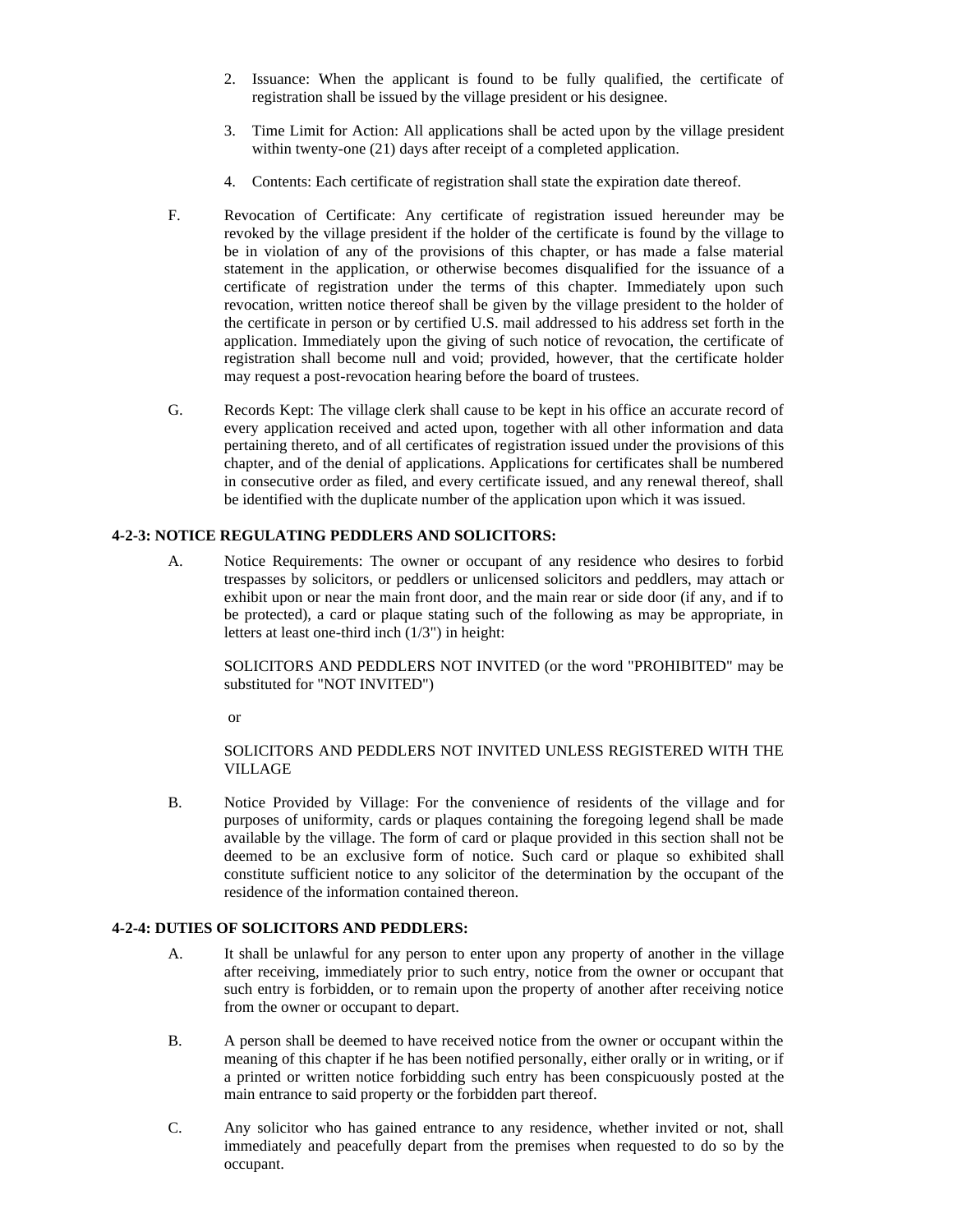D. All solicitors and peddlers must carry their certificates of registration during all solicitation and peddling activities, which certificate must be visible to the public at all times during such activities.

#### **4-2-5: UNINVITED SOLICITING OR PEDDLING:**

- A. Prohibited: Any person soliciting or peddling who is forbidden entry by notice given in compliance with this chapter shall be deemed guilty of remaining on the property after receiving notice to depart if he shall remain on the property, or if he shall ring the doorbell or knock or create any sound calculated to attract the attention of the occupant.
- B. Exemptions: Notices exhibited pursuant to this chapter shall not be deemed applicable to and shall not prevent access to residential property by a solicitor or peddler who has received prior invitation, written or oral, from the owner or occupant thereof.

#### **4-2-6: TIME LIMIT ON SOLICITING:**

It is hereby declared to be unlawful and shall constitute a nuisance for any person, whether registered under this chapter or not, to go upon any premises and ring the doorbell upon or near any door of a residence located thereon, or rap or knock upon any door, or create any sound in any other manner calculated to attract the attention of the occupant of such residence for the purpose of securing an audience with the occupant thereof and engage in "soliciting" as defined in section 4- 2-1 of this chapter prior to nine o'clock (9:00) A.M. or after seven o'clock (7:00) P.M., Monday through Saturday, or at any time on a Sunday or on a state or national holiday.

#### **4-2-7: MOBILE FOOD VENDORS:**

All mobile food vendor operations in the Village must comply with the regulations set forth in this Section. Further, all mobile food vendors must obtain a permit prior to operating in the Village in accordance with this Section.

- A. General Regulations.
	- 1. Each mobile food vendor shall supply a trash receptacle for use by the customers. Prior to leaving each stop, the vendor shall remove any litter left at the stop by the vendor or by customers.
	- 2. Sales of items other than food and beverage items are prohibited.
	- 3. No mobile food vendor shall stop at any time for the purpose of making sales on private property without the prior consent of the property owner.
	- 4. Mobile food vendors shall observe all local, county and state traffic codes and parking regulations and observe all other relevant municipal ordinances.
	- 5. No mobile food vendor shall stop and remain in one location for the purpose of making sales for more than two (2) hours, unless serving as an approved vendor as part of a special event.
	- 6. Signage shall be limited to the surface of the vehicle.
	- 7. The mobile food vending permit shall be kept in the vehicle and be shown to all people who ask to see the permit at all times that the mobile food vendor is engaging in sales.
- B. Permit Requirements.
	- 1. Every person required to obtain a mobile food vendor permit shall make a written application for a mobile food vendor permit, pay the permit fee and obtain a permit prior to engaging in the mobile food vending business within the village.
	- 2. Applications for mobile food vendor permits are subject to the application requirements and procedures set forth in Section 4-2-2 of this Chapter, except for the pre-approval process of Subsection C.3 and the fee provisions of Subsection D.